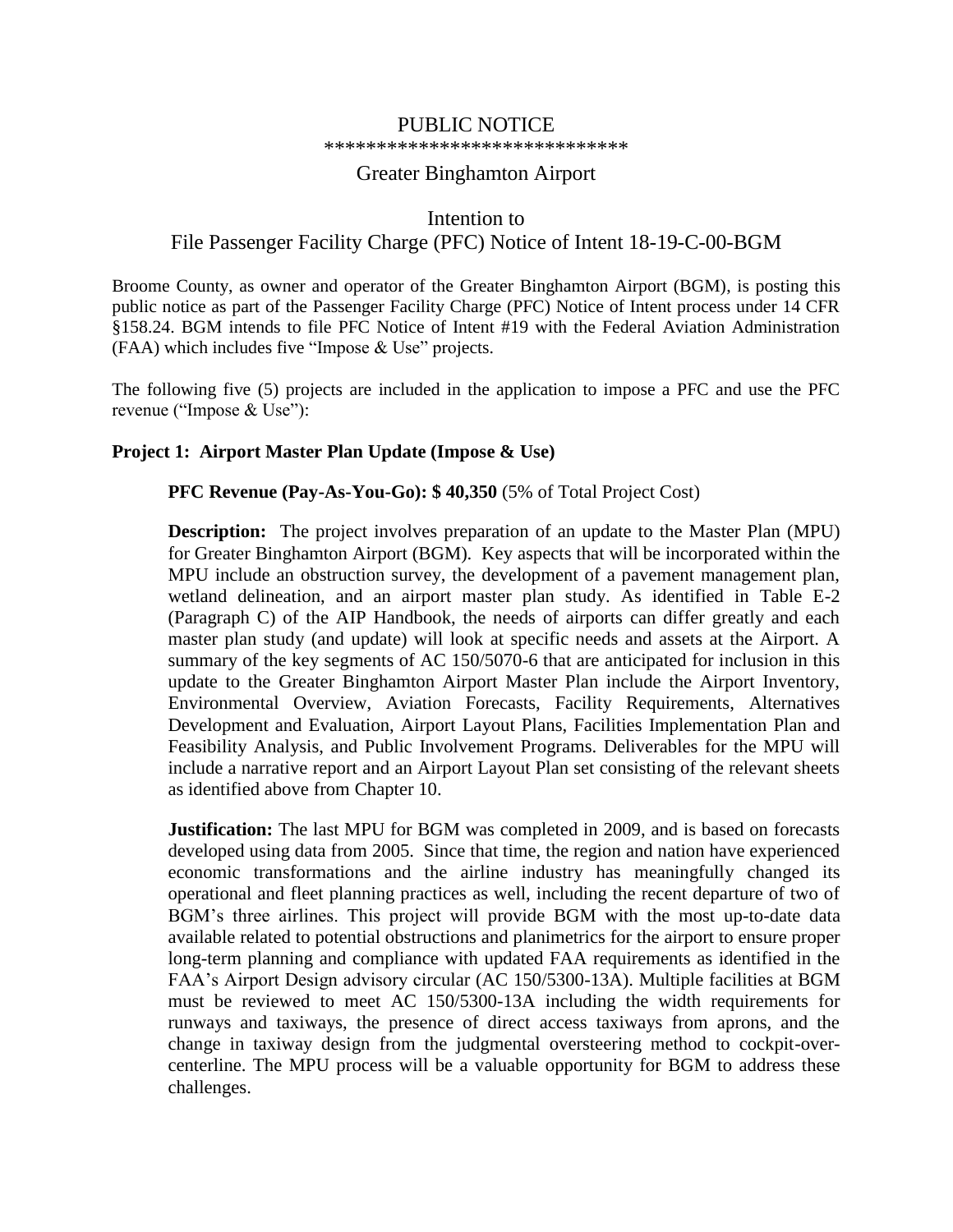#### **Project 2: Acquire Aircraft Rescue and Fire Fighting Vehicle (ARFF) (Impose & Use)**

**PFC Revenue (Pay-As-You-Go): \$ 38,761** (5% of Total Project Cost)

**Description:** Project involves acquisition of 4x4 Airport Rescue and Firefighting (ARFF) Vehicle meeting Index B standards. The proposed ARFF vehicle will replace existing Truck 3. Truck 3 will replace Truck 1 as the reserve apparatus. Truck 1 will be retired. BGM will acquire an ARFF vehicle that meets modern standards for ease of operation (human factors), storage, and ease of maintenance (accessibility to critical components). Included in the acquisition will be Personal Protective Equipment of ARFF turnout suits, self-contained breathing apparatuses (SCBA), emergency communication radio equipment, battery powered extraction tools, and rope rescue equipment.

**Justification:** BGM is a Part 139 certificated airport. BGM's Part 139 Airport Certification Manual states that the airport must meet Index B requirements. Based on the current approved forecast and Master Plan Update, the design aircraft for BGM is the Embraer 190 which requires Index B standards. BGM currently owns and operates two Index B ARFF Vehicles, both of which are 15 years or older. Truck 3 is the primary apparatus and is a 2002 Oshkosh that will be 15 years old at the time of replacement. The existing reserve apparatus is a 1992 Oshkosh that will be 25 years old at the time of retirement. BGM requires primary and reserve Index B ARFF vehicles to assure 100% ARFF coverage at all times. When the primary apparatus is down for maintenance or repair, Index B standards are maintained using the reserve apparatus. Truck 3, the primary ARFF vehicle, has experienced service and performance issues with the bumper turret joystick, foam level indicator, air leakage, battery malfunctions and low charge, and the failure of the pump to disengage after the truck is turned off. Truck 1, the reserve apparatus experiences malfunctions with light systems, warning lights, flashing beacons, dome lights, spot and flood lights, foam level indicators, high revolutions per minute (RPM) levels during water pump engagement, and the failure of the roof turret to discharge agent. The reliability and parts availability issues for both trucks compromise the ability of BGM to maintained required Index B standards. Acquisition of a new truck will address these issues. The primary and reserve equipment are, and will continue to be, stored on airport in the existing Crash, Fire, Rescue building, assuring their availability for response to airport emergencies.

#### **Project 3: Rehabilitate Runway 10-28 – Design and Construct (Impose & Use)**

#### **PFC Revenue (Pay-As-You-Go): \$272,500** (5% of Total Project Cost)

**Description:** The project involves design and construction for the rehabilitation of Runway 10-28 at the Greater Binghamton Airport. The project will provide for mill and pave rehabilitation effort over 4,500 feet of the existing runway. Excluded from the project is the runway intersection area, which was rehabilitated in June 2017. The rehabilitation effort is expected to include the runway pavement and tie-ins at Taxiways A, H, K, and P. Additional improvements will include replacement of the above ground runway light fixtures and signs. Minor drainage improvements will include adjustment of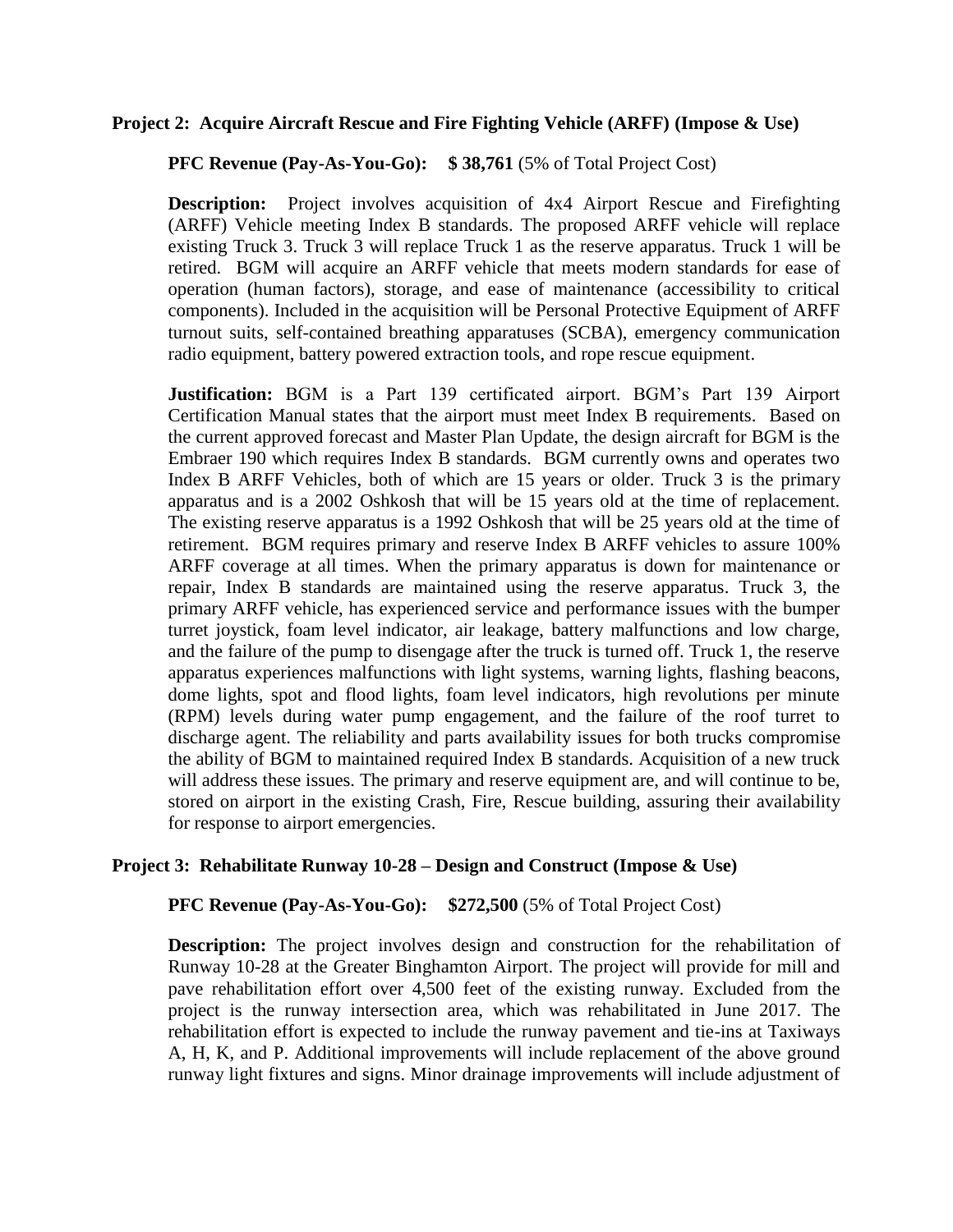the in-pavement drainage structures and pipe cleaning. The pavement markings will be replaced and the runway pavement will be grooved.

**Justification:** Runway 10-28 was last rehabilitated (mill and overlay) in 1998. The pavement shows signs of deterioration due to weathering and use. The current pavement condition index (PCI) for Runway 10-28 is 51. BGM staff spends excessive amounts of time crack sealing the runway pavement to control foreign object debris (FOD) and extend the pavement life as long as possible. Incidents of FOD on the runway are increasing as the pavement condition deteriorates. The rehabilitation of Runway 10-28 will address the runway conditions and provide at least a 10-year useful life. Based on existing and forecast operations the appropriate Runway Design Code is B-II. This project proposes to retain the existing 150' runway width. Runway is utilized by larger aircraft (<500 operations/year), including large cabin business jets (Gulfstream, Global Express, etc.), CRJ 200 operated by SkyWest Airlines (Delta Airlines), and C-130 aircraft. Runway 10-28 provides a critical back up capable of accommodating these operations, especially during times Runway 16-34 is closed for maintenance or repair. The alternative, to reduce the width of Runway 10-28 to 75 feet wide with 10 foot shoulders, would reduce airport maintenance and operating costs. However, reduction of Runway 10-28 increases the potential for airline flight cancellations due to the inability to operate. Per a MasFlight study widely cited in popular media, each flight cancellation costs an average of \$5,770. Cancellation of just 10 flights per year resulting from Runway 16-34 being unavailable would offset the operating and maintenance saving associated with reducing the width of Runway 10-28.

In summary, reduction of Runway 10-28 to 75 feet wide with 10 foot shoulders would reduce runway utility and safety and increase project costs compared to rehabilitating the runway at existing dimensions. The additional capital cost of the runway width reduction would require at least 32 years to recover through reduced operating costs. The payback period is extended even longer when considering the increased risk of flight cancellations due to conditions on Runway 16-34. Providing increased safety and utility at a reduced project cost is the most cost effective and prudent investment. Accordingly, maintaining Runway 10-28 at 150 feet wide is proposed. The project cost estimate assumes the runway will be maintained at existing dimensions. As noted previously, additional design costs are anticipated if the runway width is reduced.

### **Project 4: Improve De-Icing Apron Drainage – Design & Construct (Impose & Use)**

#### **PFC Revenue (Pay-As-You-Go): \$ 7,500** (5% of Total Project Cost)

**Description:** The project involves connecting the discharge from the existing de-icing apron to newly installed public sewer on the airport. The project consists of installing 150 LF of trenched underground piping, 190 LF of trenched underground electrical conduit and cabling, (1) submersible pump and controls, (1) flow meter, trench restoration, and maintenance and protection of traffic.

**Justification:** Currently, the Airport drainage and discharge is subject to compliance with NYSDEC SPDES Permit No. NY0156671 and associated Best Management Practices